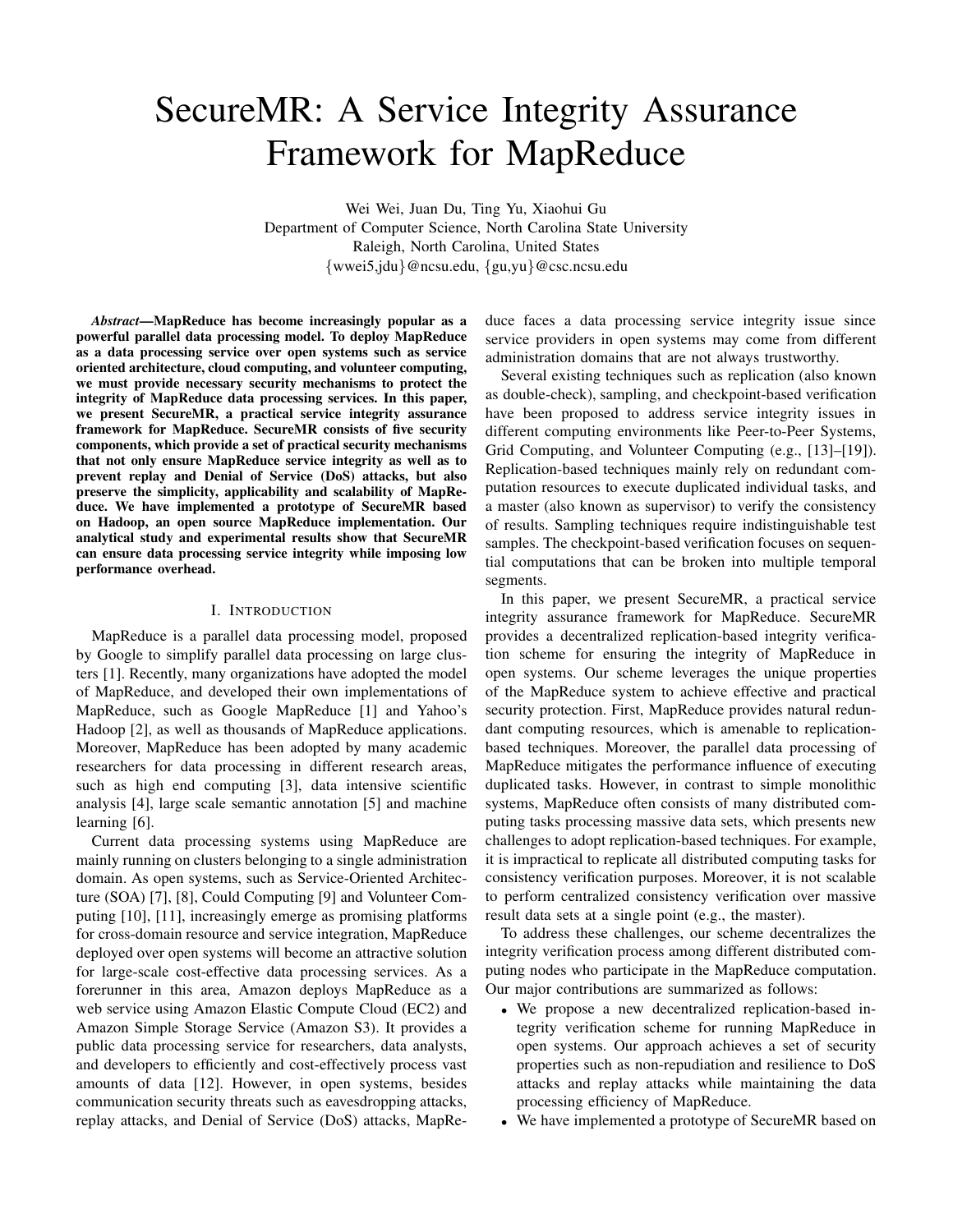Hadoop [2], an open source implementation of MapReduce. The prototype shows that the security components in SecureMR can be easily integrated into existing MapReduce implementations.

• We conduct security analytical study and experimental evaluation of performance overhead based on the prototype. Our analytical study and experimental results show that SecureMR can ensure the service integrity while imposing low performance overhead.

The rest of the paper is organized as follows. We introduce the MapReduce data processing model in Section II. In Section III, we discuss the security vulnerabilities of running MapReduce in open systems, and state assumptions and attack models. Section IV presents the design details of SecureMR. Section V provides the analytical and experimental evaluation results. Section VI compares our work with related work. Finally, the paper concludes in Section VII.

#### II. BACKGROUND

As a parallel data processing model, MapReduce is designed to run in distributed computing environments. Figure 1 depicts the MapReduce data processing reference model in such an environment. The data processing model of MapReduce is composed of three types of entities: a distributed file system (DFS), a master and workers. The DFS provides a distributed data storage for MapReduce. The master is responsible for job management, task scheduling and load balancing among workers. Workers are hosts who contribute computation resources to execute tasks assigned by the master. The basic data processing process in MapReduce can be divided into two phases: i) a map phase where input data are distributed to different distributed hosts for parallel processing; and ii) a reduce phase where intermediate results are aggregated together. To illustrate the two-phase data processing model, we use a typical example, WordCount [20] that counts how often words occur. The application is considered as a job of MapReduce submitted by a user to the master. The input text files of the job are stored in the DFS in the form of data blocks, each of which is usually 64MB. The job is divided into multiple map and reduce tasks. The number of map tasks depends on the number of data blocks that the input text files have. Each map task only takes one data block as its input.

During the map phase, the master assigns map tasks to workers. A worker is called a mapper when it is assigned a map task. When a mapper receives a map task assignment from the master, the mapper reads a data block from the DFS, processes it and writes its intermediate result to its local storage. The intermediate result generated by each mapper is divided into r partitions  $P1, P2, ..., Pr$  using a partitioning function. The number of partitions is the same with the number of reduce tasks  $r$ . During the reduce phase, the master assigns reduce tasks to workers. A worker is called a reducer when it is assigned a reduce task. Each reduce task specifies which partition a reducer should process. After a reducer receives a reduce task, the reducer waits for notifications of map task completion events from the master. Upon notified, the reducer



Fig. 1. The MapReduce data processing reference model.

reads its partition from the intermediate result of each mapper who finishes its map task. For example, in Figure 1, RA reads P1 from MA, MB and other mappers. After the reducer reads its partition from all mappers, the reducer starts to process them, and finally each reducer outputs its result to the DFS.

In fact, the MapReduce data processing model supports to combine multiple map and reduce phases into a MapReduce chain to help users accomplish complex applications that cannot be done via a single Map/Reduce job. In a MapReduce chain, mappers will read the output of reducers in the preceding reduce phase, except mappers in the first map phase, which read data from the DFS. Then, the data processing enters into the map phase with no difference from the normal map phase. Similarly, reducers will read intermediate results from mappers in the preceding map phase and generate outputs to DFS or their local disks like what mappers do, which is different from a single Map/Reduce data processing model. For reducers in the middle of data processing, they may store their results in their local disks to improve the overall system performance. Eventually, the final results go into the DFS.

#### III. SYSTEM MODEL

## *A. MapReduce in Open Systems*

MapReduce can be implemented to run in either closed systems or open systems. In closed systems, all entities belong to a single trusted domain, and all data processing phases are executed within this domain. There is no interaction with other domains at all. Thus, security is not taken into consideration for MapReduce in closed systems. However, MapReduce in open systems presents two significant differences:

- The entities in MapReduce come from different domains, which are not always trusted. Furthermore, they may be compromised by attackers due to different vulnerabilities such as software bugs, and careless administration.
- The communications and data transferred among entities are through public networks. It is possible that the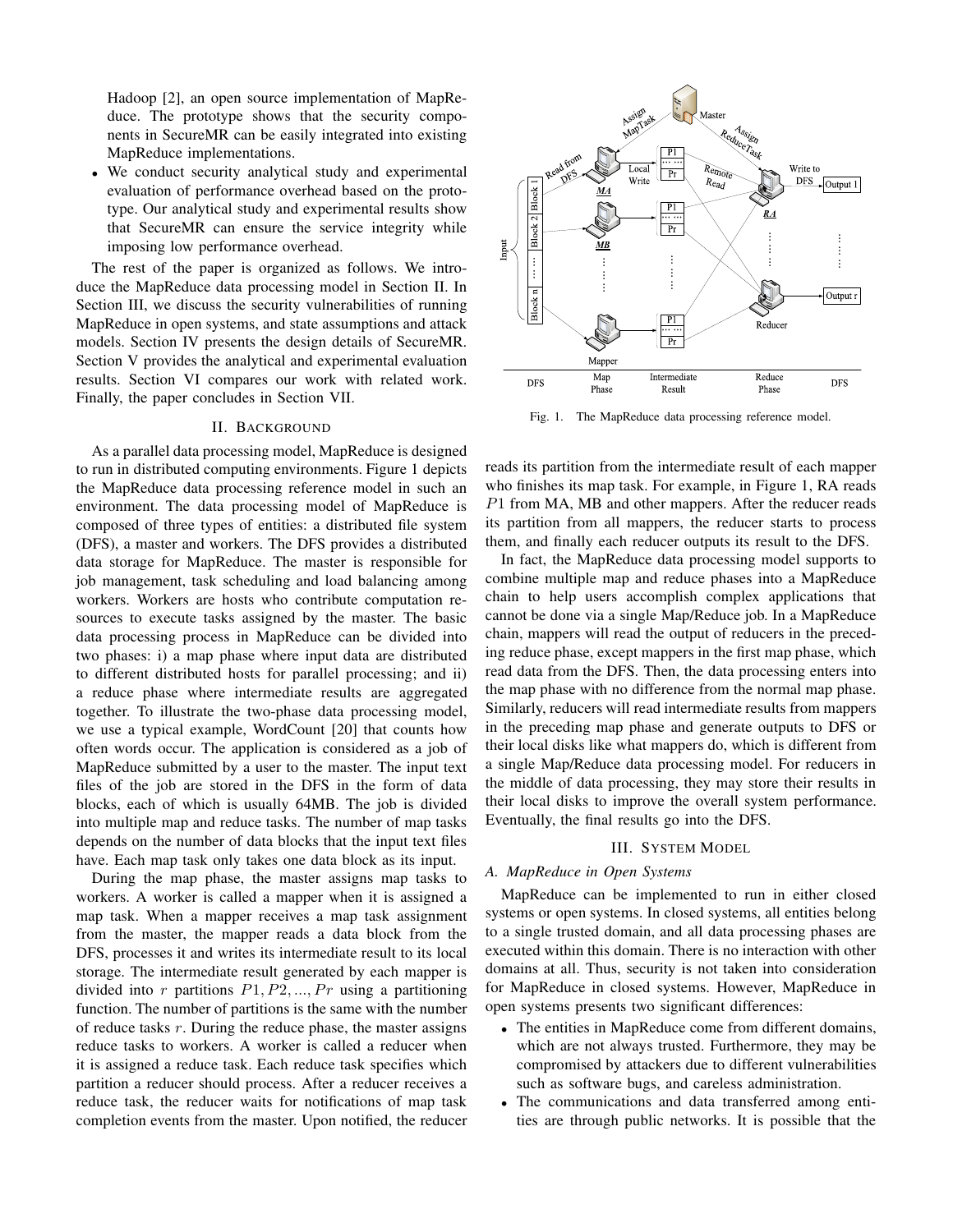communications are eavesdropped, or even tampered to launch different attacks.

Therefore, before MapReduce can be deployed and operate in open systems, several security issues need to be addressed, including authenticity, confidentiality, integrity, and availability. In this paper, we focus on protecting the service integrity for MapReduce. Since the data processing model of MapReduce includes three types of entities and two phases, to provide the service integrity protection for MapReduce, it naturally boils down to the following three steps:

- 1) Provide mappers with a mechanism to examine the integrity of data blocks from the DFS.
- 2) Provide reducers with a mechanism to verify the authenticity and correctness of the intermediate results generated by mappers.
- 3) Provide users with a mechanism to check if the final result produced by reducers is authentic and correct.

The first step ensures the integrity of inputs for MapReduce in open systems. The second step provides reducers with the integrity assurance for their inputs. The third step guarantees the authenticity and correctness of the final result for users. Finally, the combination of three ensures the MapReduce data processing service integrity to users. Since the first step has been addressed by existing techniques in [21]–[23], we will go through the rest of steps in the following sections.

## *B. Assumptions and Attack Models*

MapReduce is composed of three types of entities: a DFS, a master and workers. The design of SecureMR is built on top of several assumptions that we make on these entities. First, each worker has a public/private key pair associated with a unique worker identifier. Workers can generate and verify signatures, and no worker can forge other's signatures. Second, the master is trusted and its public key is known to all, but workers are not necessarily trusted. Third, a good worker is honest and always returns the correct result for its task while a bad worker may behave arbitrarily. Fourth, the DFS for MapReduce provides data integrity protection so that each node can verify the integrity of data read from the DFS. Fifth, if a worker is good, then others cannot tamper its data (otherwise, the worker is compromised and should be considered as a bad one). Since each worker can have its own access control mechanism to protect data from being changed by unauthorized workers, the assumption is reasonable.

Based on the above assumptions, we concentrate on the analysis of malicious behavior from bad workers. In open systems, a bad worker may cheat on a task by giving a wrong result without computation [13] or tamper the intermediate result to mess up the final result. Moreover, a bad worker may launch DoS attacks against other good workers. For example, it may keep sending requests to a good worker and asking for intermediate results or it may impersonate the master to send fake task assignments to workers. Furthermore, it may initiate replay attacks against good workers by sending old task assignments to keep them busy. In addition, it may eavesdrop

and tamper the messages exchanged between two entities so that the final result generated may be compromised. Here, we classify malicious attacks into the following two models:

**Non-collusive malicious behavior.** Workers behave independently, which means that bad workers do not necessarily agree or consult with each other when misbehaving. A typical example is that, when they return wrong results for the same input, they may return different wrong results.

**Collusive malicious behavior.** Workers' behavior depends on the behavior of other collusive workers. They may communicate, exchange information, and make an agreement with each other. For example, when they are assigned tasks by the master, they can know if their colluders receive tasks with the same input blocks. If so, they return the same results so that there is no inconsistency among collusive workers. By doing so, they try to avoid being detected even if they return wrong results.

#### IV. SYSTEM DESIGN

In this section, we present the detailed design of our decentralized replication-based integrity verification scheme.

#### *A. Design Overview*

SecureMR enhances the basic MapReduce framework with a set of security components, illustrated by Figure 2. To validate the integrity of map/reduce tasks, our basic idea is to replicate some map/reduce tasks and assign them to different mappers/reducers. Any inconsistent intermediate results from those mappers/reducers reveal attacks. However, due to scalability and efficiency reason, though the master is trusted in our design, consistency verification should not be carried out only by the master. Instead, in our design, this responsibility is further distributed among workers. Our design must ensure properties such as non-repudiation and resilience to DoS and replay attacks, as well as efficiency. Further, our design should preserve the existing MapReduce mechanism as much as possible so that it can be easily implemented and deployed with current MapReduce systems. We introduce the design of SecureMR from two aspects: architecture and communication.

**Architecture Design.** Figure 2(a) shows the architecture design of SecureMR, which comprises five security components: Secure Manager, Secure Scheduler, Secure Task Executor, Secure Committer and Secure Verifier. They provide a set of security mechanisms: task duplication, secure task assignment, DoS and replay attack protection, commitmentbased consistency checking, data request authentication, and result verification.

Secure Manager and Secure Scheduler are deployed in a master mainly for task duplication, secure task assignment, and commitment-based consistency checking. Secure Task Executor is running in both mappers and reducers to prevent DoS and replay attacks that exploit fake or old task assignments. In mappers, Secure Committer takes the responsibility of generating commitments for the intermediate results of mappers and sending them to Secure Manager in the master to complete the commitment-based consistency checking. Secure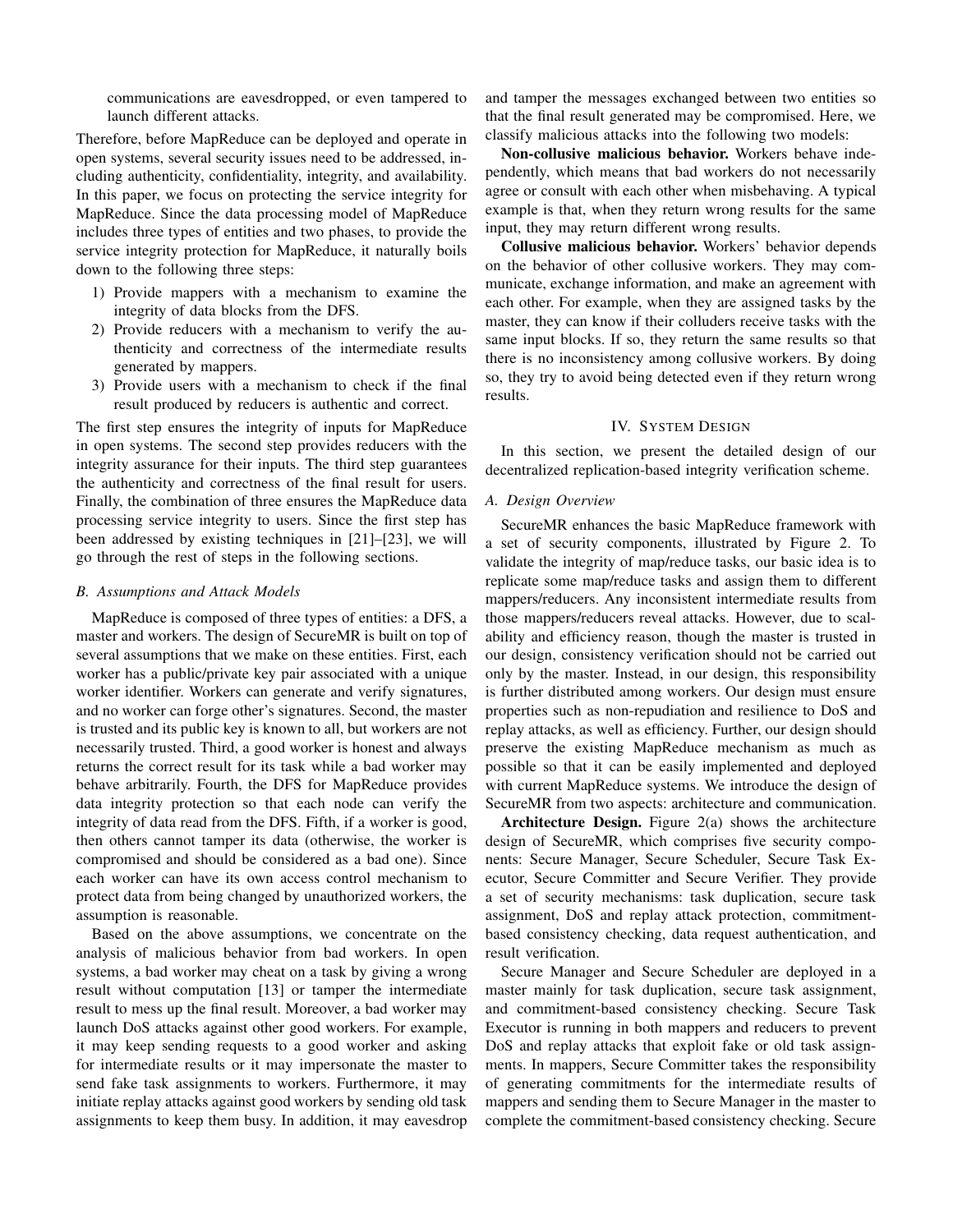

Fig. 2. SecureMR Design Overview.

Verifier running in a reducer collaborates with Secure Manager to verify a mapper's intermediate result. For simplicity, we quote all components using names without Secure in the following sections, for example Manager, Scheduler, Task Executor and so on.

**Communication Design.** Figure 2(b) shows how the entities in SecureMR communicate with each other to provide security protection for MapReduce. Communications among them are further organized into two protocols: *Commitment* protocol and *Verification* protocol. In Figure 2(b), communications from 1 to 5 form the commitment protocol while communications from 6 to 10 form the verification protocol.

In the commitment protocol, to avoid checking the intermediate results directly (which is expensive), mappers only send commitments (which will be described in detail later) to the master, which can be used to detect inconsistency efficiently. However, this introduces another vulnerability. Mappers may send the master the right commitments but the wrong results to reducers. For this reason, we further ask reducers to check the consistency between the commitment and the result in the verification protocol. Note that this does not add much extra effort to the reducer as it has to retrieve the intermediate result for data processing anyway.

In the following two sections, we will discuss the details of communications between the five security components of SecureMR, which happen in the commitment and verification protocols.

## *B. Commitment Protocol*



Fig. 3. The Commitment Protocol.

As mentioned in Section III-B, the master is a trusted entity. However, since the intermediate result is usually tremendous, it is impractical to require the master to check all intermediate results generated by different map tasks in different jobs, which will overload the master and lead to low system performance. Thus, instead of examining intermediate results directly, the master requires mappers to generate commitments for their intermediate results, and then check commitments [13].

*1) Protocol design:* Since we assume that the DFS provides data integrity protection, we do not discuss the communications between mappers and the DFS. Figure 3 shows the communications between a mapper and the master in the commitment protocol. The specific steps are described as follows.

**Assign.** The Scheduler in the master sends the *Assign* message to the Task Executor in a mapper to assign a map task to the mapper. Regarding task duplication, the Scheduler may assign the same map task to different mappers. For example, in Figure 2(b), MA and MB are assigned the same map task. The *Assign* message includes a monotonically increasing identity  $ID_{Map}$  of a map task and an input data block location  $Data_{Loc}$ , which is signed by the master and encrypted using  $K_{pubM}$ , the public key of the mapper. After the Task Executor receives the task assignment message, the Task Executor decrypts and verifies the signature of the message. Then, the Task Executor reads an input block according to  $Data_{Loc}$  from the DFS. In Figure 2(b), since MA and MB receive the same task, they both read the same data block B2 from the DFS.

**Commit.** After the mapper processes the input block, the Committer of the mapper makes a commitment to the master by generating a hash value for each partition of its intermediate result and signing those hash values. We use  $\{...\}sigM$  to denote a signed message of a mapper. When the Manager of the master receives the commitment, the Manager verifies the signature using the mapper's public key  $K_{pubM}$ . If the Manager has received more than one commitments for the same map task from different mappers, the Manager will compare new commitment with an old one to see if they are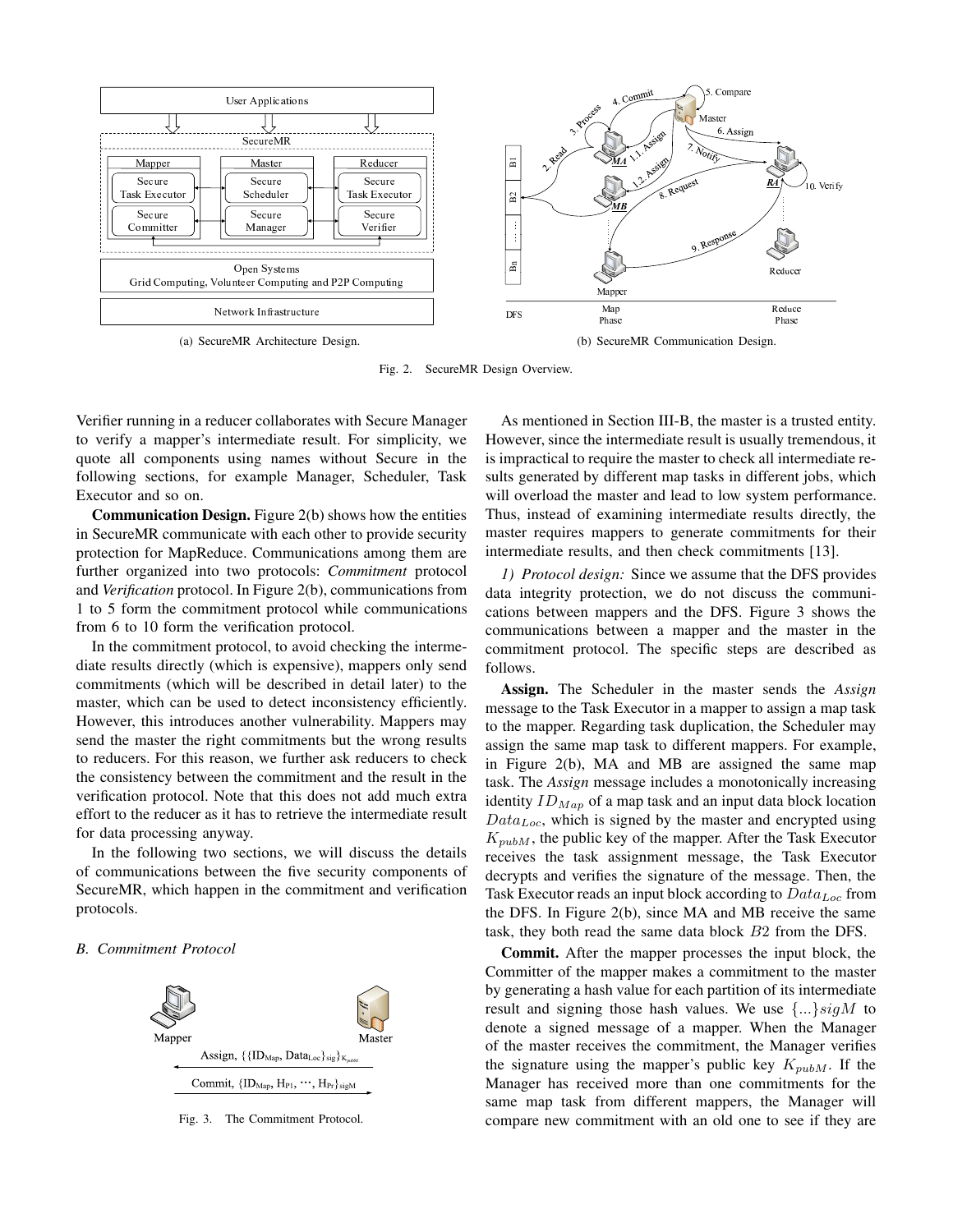consistent with each other.

Note that in this paper, we focus on expose suspicious activities. How to exactly pinpoint malicious ones is the next step and some existing techniques may be applied [24].

*2) Protocol analysis:* In this protocol, since the task assignment message is signed by the master and encrypted using the mapper's public key, the integrity and confidentiality of the *Assign* message is well protected. It also ensures that the mapper is the only entity that can decrypt the *Assign* message and the master is the only entity that can create it. In this case, malicious mappers cannot know task assignments of other good mappers or arbitrarily assign fake tasks to a mapper to launch DoS attacks. Furthermore, to prevent replay attacks which send old task assignments, a monotonically increasing identity  $ID_{Map}$  is associated with each map task, which is automatically generated using timestamp or sequence number by the Scheduler. The Task Executor in the mapper records the  $ID_{Map}$  for the last map task that it processed. In this way, the Task Executor can determine if a task assignment is an old one by comparing the  $ID_{Map}$  with the latest recorded  $ID_{Map}$ . Regarding the *Commit* message, the integrity of the commitment is assured since the *Commit* message is signed using the mapper's private key. Moreover,  $ID_{Map}$  is needed so that the master knows which map task this commitment is for.

| Mapper | Master                                                                                                        | Reducer                                                                                                                |  |
|--------|---------------------------------------------------------------------------------------------------------------|------------------------------------------------------------------------------------------------------------------------|--|
|        | Assign, $\{ {ID}_{Reduce}, Pi \}_{size}$                                                                      |                                                                                                                        |  |
|        |                                                                                                               | Notify, $\{ \{AD_M, K_{pubM}, ID_{Map}, H_{Pi}, ID_{Reduce}, Ticket_M \}_{sig} \}_{K_{pubR}}$                          |  |
|        |                                                                                                               | Request, {Ticket <sub>M</sub> , {Req <sub>Seq</sub> , ID <sub>Map</sub> , Pi, ID <sub>Reduce</sub> } <sub>sigR</sub> } |  |
|        |                                                                                                               | Response, {Data, { $ID_{Map}$ , Pi, $H_{Data}$ } sigM}                                                                 |  |
|        |                                                                                                               | Report, $\{ {\rm ID}_{\text{Map}}, P_i, H_{\text{Data}} \}_{\text{sigM}},$                                             |  |
|        |                                                                                                               | ${AD_M, K_{pubM}, ID_{Map}, H_{Pi}, ID_{Reduce}, Ticket_M\}_{sig}}$                                                    |  |
|        |                                                                                                               | If inconsistency is detected, then report.                                                                             |  |
|        | $-$ Ticket <sub>M</sub> = { $K_{\text{pubR}}$ , ID <sub>Map</sub> , Pi, ID <sub>Reduce</sub> } <sub>sig</sub> |                                                                                                                        |  |

Fig. 4. The Verification Protocol.

#### *C. Verification Protocol*

In the verification protocol, reducers further help the master to verify if intermediate results generated by mappers are consistent with commitments submitted to the master. The verification protocol is built on existing MapReduce communication mechanisms. There are no additional messages introduced to MapReduce.

*1) Protocol design:* Figure 4 shows how the master, a mapper, and a reducer communicate with each other in the verification protocol. We illustrate each step as follows.

**Assign.** The master signs the *Assign* message and encrypts it using  $K_{pubR}$ , the public key of a reducer. In the message,  $ID_{Reduce}$  is a monotonically increasing identity of a reduce task, and  $Pi$  indicates the partition of intermediate results that the reducer will process. When the Task Executor in the reducer receives the task assignment, the Task Executor first verifies the integrity and authenticity of the task assignment. Then, the Verifier of the reducer will wait for notifications from the Manager.

**Notify.** When the Manager receives the completion event with a commitment from the Committer of a mapper, the Master sends a notification to the Verifier of each reducer, which includes the mapper's address  $AD_M$ , the mapper's public key  $K_{pubM}$ ,  $ID_{Map}$ , the ticket  $Ticket_M$  for the mapper signed by the master and the hash value  $H_{P_i}$  for the  $Pi$ partition committed by the Committer. The ticket  $Ticket_M$  is used for data request authentication in the *Request* message.

**Request.** After the Verifier in a reducer gets notified, the Verifier sends a data request to the Committer of the mapper, which includes the ticket  $Ticket_M$  as evidence of an authentic data request authorized by the master, the reducer's public key  $K_{pubR}$ , a sequence number  $Reg_{Seq}$  and  $Pi$  which indicates which partition is requested.

**Response.** After the Committer verifies the authenticity of the request by verifying the ticket from the master and the reducer's signature, the mapper sends a response to the Verifier, which includes  $ID_{Map}$ ,  $Pi$ , the data  $Data$  and  $H<sub>Data</sub>$ , the hash value of Data. To verify the integrity of the response, the Verifier first verifies the signature in the *Response* message, then regenerates a hash value  $H'_{Data}$  for the data, and compares  $H_{Data}$  with  $H'_{Data}$  to make sure that the data is not tampered during the *Response* communication. Finally, the Verifier compares  $H'_{Data}$  with  $H_{Pi}$  committed to the master to check if any inconsistency occurs.

**Report.** When the Verifier detects an inconsistency, the Verifier sends two signatures as evidence to the Manager to report the inconsistency. After the Manager receives and verifies the two signatures, the Manager can compare  $H_{Data}$ with  $H_{Pi}$  to confirm the reported inconsistency.

*2) Protocol analysis:* Similar to the commitment protocol, the reduce task assignment mechanism prevents both DoS and replay attacks against reducers. However, in the verification protocol, a mapper faces DoS attacks when others request data from it. To countermeasure this kind of DoS attacks, the mapper needs to authenticate data requests from reducers. The data request authentication is achieved by requiring that a reducer shows a ticket from the master. If the mapper sees a ticket at the first time, the mapper can make sure that the request must come from an authorized reducer who holds the ticket issued by the master. However, if the first attempt of data request fails somehow, attackers may get the ticket by eavesdropping the communications between the mapper and the reducer. In this case, since the mapper will record the latest request sequence number  $Reg_{Seq}$  associated with a ticket, the mapper will check if this data request is an old one by comparing the two  $Reg_{Seq}$  numbers when the mapper receives another data request with the same ticket. In this way, replay attacks can be defeated.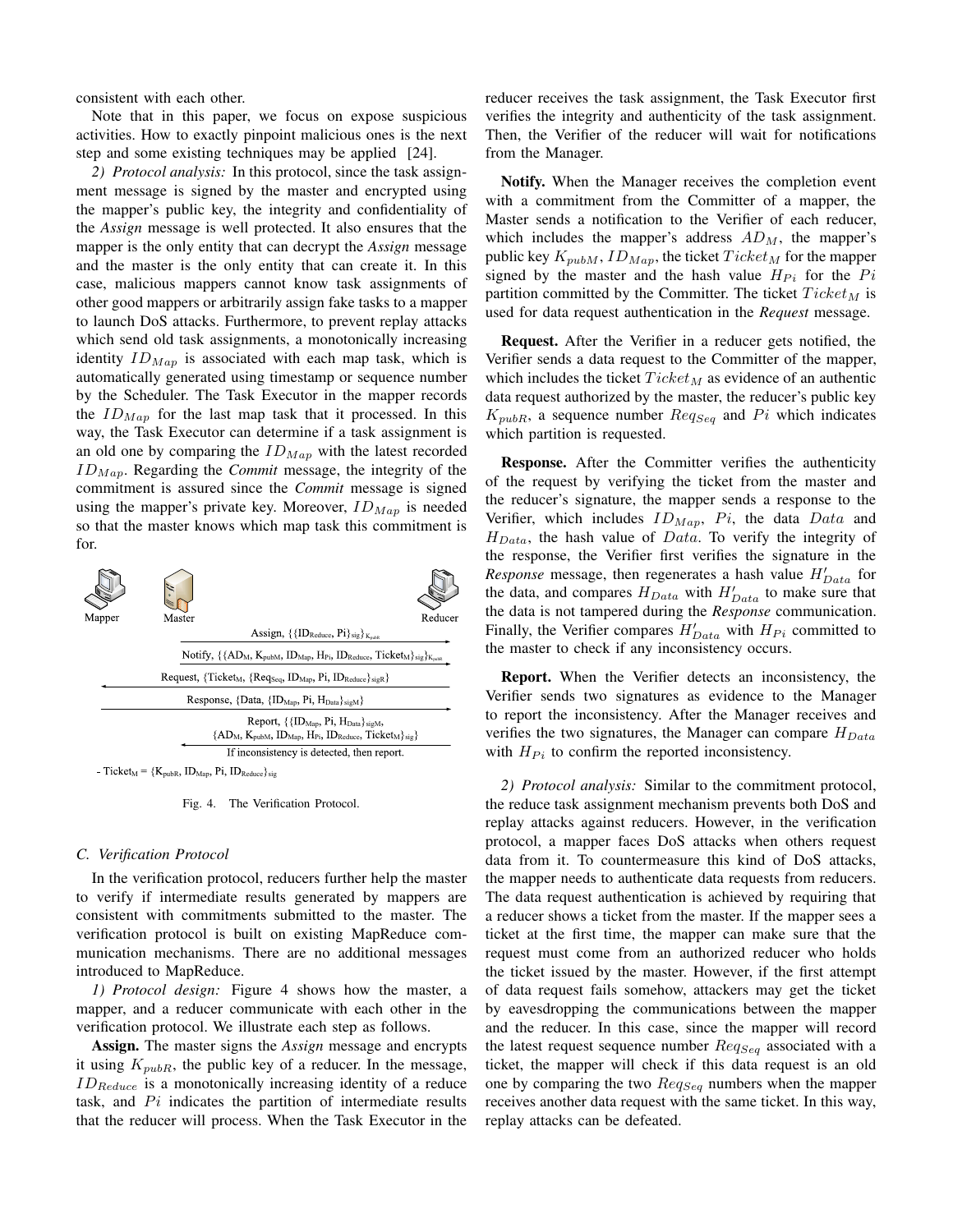

Fig. 5. SecureMR Extension for MapReduce Chain.

## *D. SecureMR Extension*

So far, we have discussed how SecureMR provides reducers with a mechanism to verify the authenticity and correctness of the intermediate results generated by mappers. In this section, we present how SecureMR applies the replicationbased verification scheme to reducers and MapReduce chain to provide users with a mechanism to check if the final result produced by reducers is authentic and correct.

**Extension for Reducers.** Similar to mappers, the Scheduler in the master may duplicate reduce tasks and assign them to multiple reducers. Reducers assigned the same task will read the same partition of the intermediate results from mappers. However, we observe that reducers are not configured with a Secure Committer component in current architecture described in Figure  $2(a)$ , which means they cannot make a commitment to the master. In order for reducers to make commitments, we can easily deploy a Secure Committer component for reducers. Another problem to apply the verification scheme to reducers is that there are no other entities to complete the verification protocol since reducers are in the last phase. To address this problem, we extend the MapReduce model to include an additional phase called *Verify* phase. In the verify phase, the master involves several workers with a Secure Verifier component, called verifiers to complete the verification protocol. Another alternative is to install a Secure Verifier component into MapReduce user applications and ask them to complete the verification protocol by themselves after their jobs are done.

**Extension for MapReduce Chain.** Similarly, the verification scheme can be applied to MapReduce chain since each map and reduce share the similar procedure of data processing. Figure 5 shows the design overview of how SecureMR applies the verification scheme to MapReduce chain. As we can see from the figure, the design is like a *Commit-Verify* chain between the master, mappers and reducers. If mappers make commitments to the master, reducers will take the role of verifiers to verify the consistency between intermediate results and commitments of mappers. If reducers make commitments to the master, mappers will take the role of verifiers to verify the consistency between outputs and commitments of reducers except the last phase, *Verify* phase. The verify phase has been discussed in the above. In order for mappers to be able to fulfill the verification protocol, the only thing that we need to do is to plug a Secure Verifier component into each mapper.

#### V. ANALYSIS AND EVALUATION

In this section, we discuss the security properties of SecureMR, and then evaluate the performance overhead both analytically and experimentally. Note that in Section V-A and V-B, we focus on the discussion for mappers due to the similarity of the analysis between mappers and reducers.

## *A. Security Analysis*

There are two kinds of inconsistencies for mappers in MapReduce. One is an inconsistency between results returned by different mappers that are assigned the same task. The other is an inconsistency between the commitment and the result generated by a mapper. The former can only be detected by the master in the commitment protocol and the latter can only be detected by a reducer in the verification protocol. We claim that SecureMR provides the following two properties. We also provide arguments for our statement in the following.

- **No False Alarm.** For any inconsistency detected by SecureMR, it must happen between good and bad mappers, between bad mappers or on a bad mapper. It cannot occur between good mappers or on a good mapper.
- **Non-Repudiation.** For any inconsistency that can be observed by a good reducer or the master, SecureMR can detect it and present evidence to prove it.

**Arguments of No False Alarm.** The assumptions in Section III-B guarantee that good mappers always produce correct and consistent results. We prove by contradiction that SecureMR provides *No False Alarm* property in terms of the two kinds of inconsistencies.

First, suppose that an inconsistency between two good mappers is detected by the master. In this case, the master must get two different sets of hash values from the commitments of two good mappers, which means that the two commitments the master received must be tampered somehow since two good mappers will not produce inconsistent results. However, if the master accepted a commitment of a mapper, the master must have confirmed the integrity and freshness of the commitment. Thus, the commitment is neither a bad commitment nor an old one. From the arguments, we can infer that there is no way to tamper a commitment of a mapper without being detected by the master. And the hypothesis implies that the master already accepted the commitments, which means it is impossible that the commitments that the master received have been tampered. Therefore, the hypothesis that an inconsistency between two good mappers is detected by the master is not true.

Second, suppose that an inconsistency between the commitment and the intermediate result of a good mapper is detected by a reducer. If the reducer is good, it can be inferred that the message received by the reducer must be tampered somehow. Since the reducer knows  $ID_{Map}$  and  $Pi$ , the reducer will not accept the message unless the reducer confirms the integrity of the message.  $ID_{Map}$  can also be the proof of the freshness of the signatures. For the same reason, it is impossible that the message has been tampered. Thus, the case that an inconsistency on a good mapper is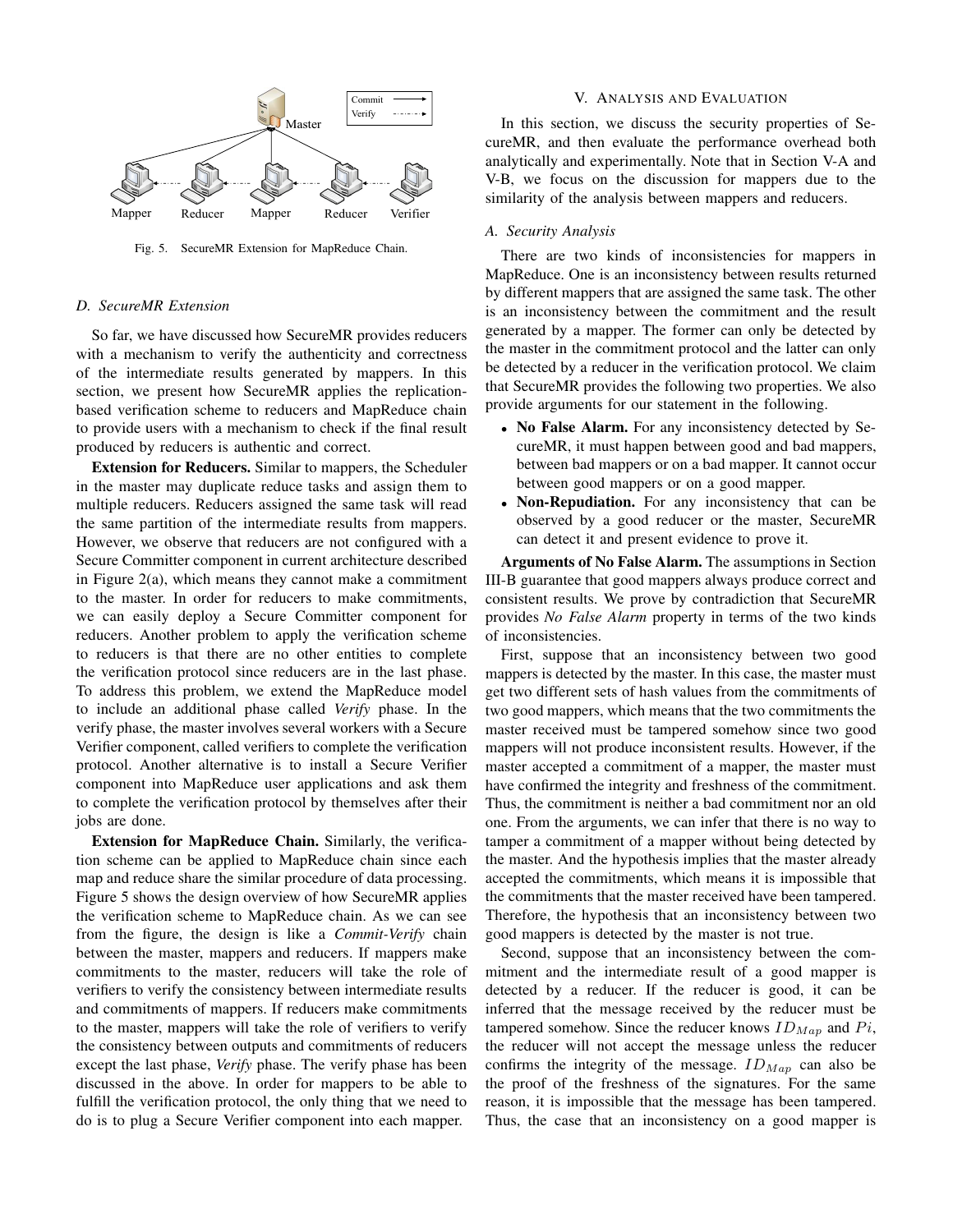detected by a good reducer cannot be true. If the reducer is a bad reducer, the reducer can report an inconsistency even if there is no inconsistency. But, the verification protocol requires that the reducer present the evidence to the master, which is described in Figure 4. And the reducer cannot forge evidence without being detected by the master. Hence, the case that an inconsistency on a good mapper is detected by a bad reducer cannot be true, either. Therefore, the hypothesis that an inconsistency on a good mapper is detected by a reducer is not true.

**Arguments of Non-Repudiation.** We prove by contradiction that SecureMR provides *Non-Repudiation* property in terms of the two kinds of inconsistencies. Suppose that an inconsistency is observed by the master or a good reducer. Both the master and the good reducer definitely report the inconsistency since they both tell the truth. Meanwhile, the master holds the commitments of workers, which cannot be denied, and the good reducer has the signatures of mappers. They both can present the commitments or the signatures of mappers to prove the inconsistency they detect. Thus, SecureMR provides the *Non-Repudiation* property in terms of the two kinds of inconsistencies.

#### *B. Attacker Behavior Analysis*

We analyze the behavior of the following attackers under the two kinds of behavior models defined in Section III-B. When we analyze the collusive attacks, we consider the worst case that all malicious entities are colluding with one another.

- Periodical Attackers: they misbehave with a certain probability  $p_m$ . Since a naive attacker is a special case of periodical attacker with  $p_m$  equal to 1. Thus, we discuss these two kinds of attacker's behavior together.
- Strategic Attackers: with the assumption that they know the duplication strategy, they may not behave maliciously until they definitely know that they will not be caught due to the collusion, which means that all duplicates are assigned to the collusive group.

**Definition V.1.** *(Detection Rate) We define the detection* rate, denoted  $D_{rate}$ , as the probability that the inconsistency *between results caused by the misbehavior of a mapper is detected during* l *jobs.*

Note that due to the paper space limit, we do not discuss the inconsistency between the commitment and the result of a mapper.

Since each map task processes one block, the duplication of a map task is the same as the duplication of a block. The following discussion may use both terms, block duplication and map task duplication exchangeably. Suppose MapReduce consists of one master and  $n$  workers, and  $m$  out of  $n$  workers  $(m < n)$  are malicious workers. For simplicity, we assume that the input of each job has the same number of blocks  $b$ , no two blocks are the same and each worker only processes one task in one job. The percentage of blocks that will be duplicated in each job is  $p<sub>b</sub>$ . Thus, the number of duplicated blocks is  $b \cdot p_b$ . SecureMR randomly chooses one block from the original b blocks to duplicate for each duplication. It uses a *naive task scheduling* algorithm, which launches all map tasks together, including duplicated map tasks. In the following, we analyze the detection rate for periodical attacker without and with collusion, and the probability that strategic attackers can misbehave in a job.

**Periodical attackers without collusion.** For simplicity, we assume that they return different results when they misbehave on the same input. Thus, without collusion, the detection rate of a malicious mapper is the same as the probability that the block processed by the mapper is duplicated. Therefore, the detection rate is calculated as follows:

$$
D_{rate} = 1 - (1 - (1 - (1 - 1/b)^{b \cdot p_b}) \cdot p_m)^l
$$
 (1)

In Equation 1,  $(1 - (1 - 1/b)^{b \cdot p_b}) \cdot p_m$  denotes the probability that the misbehavior of the malicious mapper is detected during one job. Figure 6 shows detection rate for a naive attacker without collusion, where b is equal to 20 and l is 5, 10 and 15. Figure 7 shows detection rate for a periodical attacker with 0.5 misbehaving probability. Both of them demonstrate that as the number of tasks that a malicious mapper processes increases, high detection rate can be achieved even if the duplication rate is only 20%, which means that the chance for an attacker to cheat without being detected in the long run is very low.

**Periodical attackers with collusion.** With collusion, the maximum number of entities that collude with each other is m. Let  $P(B_i)$  denote the probability that a block will be duplicated i times and  $P(D)$  denote the probability that the inconsistency caused by the misbehavior of a malicious mapper will be detected. In this case, the detection rate is:

$$
D_{rate} = 1 - (1 - \sum_{i=0}^{b \cdot p_b} P(D|B_i) \cdot P(B_i))^l
$$
  
= 1 - (1 - \sum\_{i=0}^{b \cdot p\_b} P(D|B\_i) \cdot {b \cdot p\_b \choose i} (\frac{1}{b})^i \cdot (1 - \frac{1}{b})^{b \cdot p\_b - i}^l (2)

where

$$
P(D|B_i) = \begin{cases} 0 & \text{if } i = 0, \\ (1 - \binom{m-1}{i} / \binom{n-1}{i}) \cdot p_m & \text{if } i > 0 \text{ and } i < m, \\ p_m & \text{if } i > m. \end{cases}
$$

In Equation 2, the detection rate is computed using the law of total probability. The inconsistency cannot be detected only if all duplicates for the block that the malicious mapper processes are assigned to its collusive parties.  $P(D|B_i)$  is the probability that the inconsistency is detected when the block that the malicious mapper processes is duplicated  $i$  times. If  $i \geq m$ , at least one duplicate will not be assigned to its collusive parties. Figure 8 shows how the detection rate changes as the duplication rate and the percentage of malicious workers change given  $n, p_m, b, l$  equals to 50, 0.5, 20 and 15, respectively. From the figure, we observe that as long as the majority of workers are good, 90% detection rate can be achieved with 40% duplication rate.

**Strategic attackers.** Since the misbehavior of attackers cannot be detected, we discuss the probability  $P(F)$  that the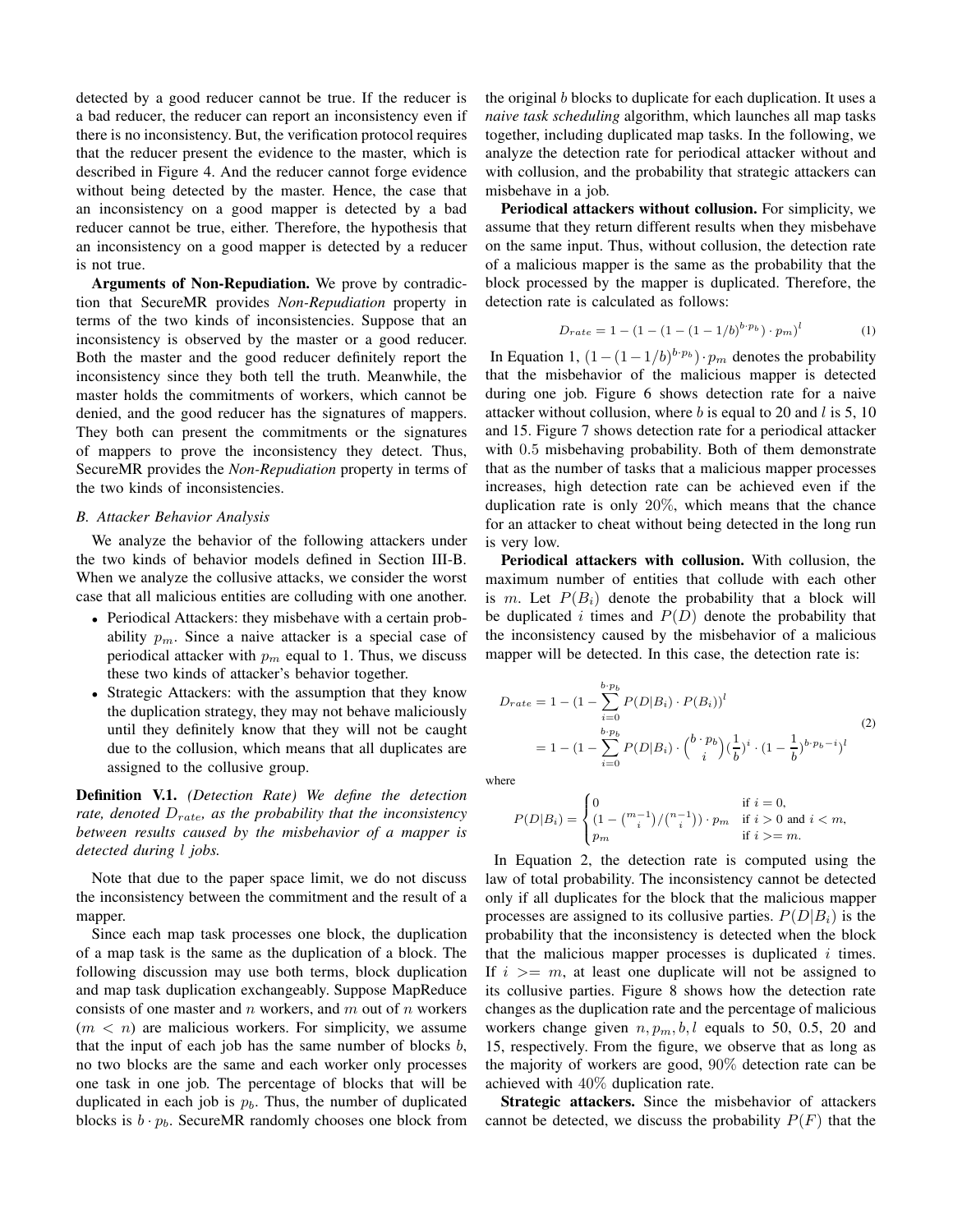



intermediate result that reducers receive is tampered, which is the same as the misbehaving probability of a strategic attacker. In this case, we analyze the strategic attacker's behavior in the following two steps:

- 1) The master assigns  $b$  input blocks to  $b$  mappers before any duplication is made.
- 2) The master duplicates  $b \cdot p_b$  input blocks after assignments for the original  $b$  blocks. For each duplication, the master randomly chooses one block from the original b blocks to duplicate.

Therefore,  $P(F)$  can be calculated by the following formula:

$$
P(F) = \sum_{i=0}^{x} P(F|E_i) \cdot P(E_i) = \sum_{i=0}^{x} P(A_i) \cdot P(M_i) \cdot P(E_i)
$$
  
= 
$$
\sum_{i=0}^{x} (i/b)^{b \cdot p_b} \cdot {m \choose b \cdot p_b} / {n-b \choose b \cdot p_b} \cdot {m \choose i} \cdot {n-m \choose b-i} / {n \choose b}
$$
 (3)

where

$$
x = \begin{cases} m & \text{if } m < b, \\ b & \text{if } m > = b. \end{cases}
$$

Note that  $E_i$  and  $P(E_i)$  denote the event that mappers contain i collusive mappers before input block duplication and the probability that  $E_i$  happens, respectively.  $P(F|E_i)$  denotes the probability that the result is tampered by some mappers when  $E_i$  occurs.  $P(A_i)$  and  $P(M_i)$  denote the probability that all duplicated blocks  $b \cdot p_b$  belong to the set of blocks that the  $i$  collusive mappers process and the probability that all duplicated blocks  $b \cdot p_b$  are assigned to the rest of  $m_i$ 's collusive workers. Figure 9 shows the misbehaving probability of a strategic attacker when duplication rate and the percentage of malicious workers change, where  $n, b, l$  equals to 50, 20 and 15, respectively. The result implies that the misbehaving probability of a strategic attacker is pretty low even if the duplication rate is only 10%.

Since strategic attackers can exchange information of tasks with their collusive entities when they decide whether or not to cheat in tasks, sometimes they can misbehave without being detected. In order to address this vulnerability, we propose a *commitment-based task scheduling* algorithm. Basically, the *commitment-based task scheduling* algorithm will launch the duplicates of a task only after the task has been committed. In this case, when a strategic attacker initially processes a task, there is no way for it to know any duplication information



Fig. 8. Detection Rate for Collusion Periodical Attacker.

Fig. 9. Misbehaving Probability vs Duplication Rate.

about the task that it handles because no duplicated tasks have been assigned yet. Later when its collusive entities receive the duplicated tasks, they need to return the same results with the initial result. Otherwise, inconsistency will be produced, which can be detected by the master. Thus, the strategic attacker cannot misbehave because it is always possible that the misbehavior could be detected as long as there are duplicated tasks. However, intuitively, it delays the execution of duplicated tasks, which may bring down the performance of the system. In the following section, we will evaluate the performance overhead of SecureMR under both the *naive task scheduling* algorithm and the *commitment-based task scheduling* algorithm.

#### *C. Experimental Evaluation*

**System Implementation.** We have implemented a prototype of SecureMR based on one existing implementation of MapReduce, Hadoop [2]. In our prototype, we have implemented both *naive task scheduling* algorithm and *commitmentbased task scheduling* algorithm mentioned in previous sections. Regarding consistency verification, we have implemented a *non-blocking* replication-based verification scheme, which means that reducers do not need to wait for all duplicates of a map task to finish and users do not need to wait for all duplicates to finish. Finally, users will be informed if an inconsistency is detected after all duplicates finish.

**Experiment Setup.** We run our experiments on 14 hosts provided by Virtual Computing Lab (VCL), a distributed computing system with hundreds of hosts connected through campus networks [25]. The Hadoop Distributed File System (HDFS) is also deployed in VCL. We use 11 hosts as workers that offer MapReduce services and one host as a master, and HDFS uses 13 nodes, not including the master host. We adopt the duplication strategy discussed in Section V-B. All hosts used have similar hardware and software configurations  $(2.66$ GHz Intel Intel $(R)$  Core $(TM)$  2 Duo, Ubuntu Linux 8.04, Sun JDK 6 and Hadoop 0.19). All experiments are conducted by using Hadoop WordCount application [20].

**Performance Analysis.** First, we estimate the additional overhead introduced by SecureMR in Table I and II. Table I shows the performance overhead of SecureMR on the master, a mapper and a reducer. Table II shows the additional bytes to be transmitted on each communication between them. Note that there are no additional messages introduced. Here, T and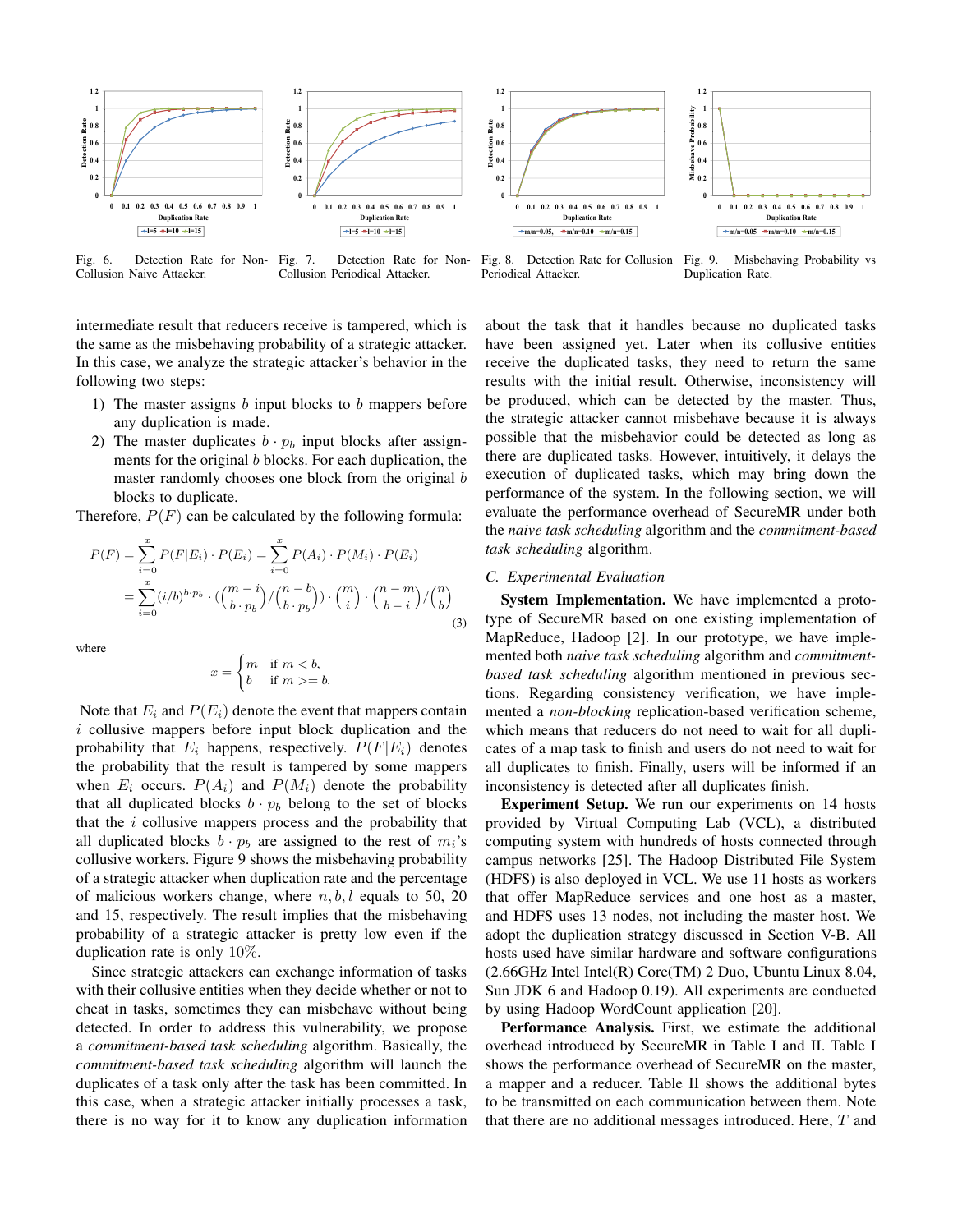

Fig. 10. Response Time vs Number Fig. 11. Response Time vs Data Size. of Reduce Tasks.

| Type    | <b>Cost Estimation</b>                                                 | <b>Estimated Time</b> |
|---------|------------------------------------------------------------------------|-----------------------|
| Master  | $\overline{4 \cdot T_{sig} + 3 \cdot T_{Epub} + T_{ver}}$              | 20 ms                 |
| Mapper  | $2 \cdot T_{sig} + T_{Dpub} + 3 \cdot T_{ver} + 14 + (r+1) \cdot 40ms$ |                       |
|         | $r \cdot T_{hash}$                                                     |                       |
| Reducer | $2 \cdot T_{Dpub} + 3 \cdot T_{ver} + T_{hash}$                        | 51ms                  |

TABLE I PERFORMANCE OVERHEAD ON ENTITIES

| Type           | <b>Cost Estimation</b>                 | <b>Additional Bytes</b> |
|----------------|----------------------------------------|-------------------------|
| Master-Mapper  | $2 \cdot D_{sig} + r \cdot D_{hash}$   | $256 + r * 20 bytes$    |
| Master-Reducer | $3 \cdot D_{sig} + D_{hash} + D_{pub}$ | 532 bytes               |
| Mapper-Reducer | $3 \cdot D_{sig} + D_{hash} + D_{pub}$ | 532butes                |

TABLE II COMMUNICATION OVERHEAD BETWEEN ENTITIES

 $D$  denote the time and data transmission cost for different secure operations such as encryption, decryption, signature, verification and hash.  $r$  is the number of reducers. The size of each partition is around 14MB. We use SHA-1 to generate hash values, and RSA to create signature or encrypt/decrypt data. The estimation shows that the cost of communication is negligible and the cost on each entity is small.

We also conduct experiments to evaluate the performance overhead caused by SecureMR. Figure 10 shows the response time versus the number of reduce tasks under two scenarios, MapReduce and SecureMR without duplication, where the number of map tasks is 60 and the data size is 1GB. The result shows that the overhead of SecureMR is below 10 seconds, which is small compared with the response time which is about 250 seconds. Figure 11 shows the response time versus the data size, where the number of map tasks is 60 and the number of reduce tasks is 25. Since the data size only affects the time to generate hash values, it shows a similar overhead in Figure 10.

Regarding the performance overhead by executing duplicated tasks, we compare the response time in three cases: MapReduce, SecureMR with naive scheduling, and SecureMR with commitment-based scheduling. Figure 12 shows the response time versus the duplication rate. Since we adopts a *non-blocking* verification mechanism, the difference between two scheduling algorithms is very small. The result shows that the time overhead increases slowly with the increase of



Fig. 12. Response time vs Duplication Rate.

Fig. 13. Response time vs Number of Reduce Tasks.

duplication rate. Figure 13 shows the response time versus the number of reduce tasks under the two scenarios, MapReduce and SecureMR with 40% duplication rate, where the number of map tasks is 60 and the data size is 1GB. Compared with the no-duplication case in Figure 10, the performance overhead caused by executing duplicated tasks ranges from 5% to 12%.

## VI. RELATED WORK

MapReduce recently has received a great amount of attention for its simple model and parallel computation capability for data intensive computation in different application and research areas. Chu et al. [6] applied MapReduce to the multicore computation for machine learning. Ekanayake et al. [4] applied MapReduce technique for two scientific analyses, High Energy Physics data analyses and Kmeans clustering. Mackey et al. [3] utilized MapReduce for High End Computing applications. Most of them focus on how to utilize MapReduce to solve issues or problems in specific application domains. Few work pays attention to the service integrity protection in MapReduce. SecureMR provides a set of practical security mechanisms to ensure MapReduce data processing service integrity.

Service integrity issues addressed in this paper also share similarity with the problem addressed in [13]–[19]. Du et al. [13] used sampling techniques to achieve efficient and viable uncheatable grid computing. Zhao et al. [14] proposed a scheme called Quiz to combat collusion for result verification. Sarmenta et al. [15] introduced majority voting, and spot-checking techniques, and presented credibilitybased fault tolerance. Although several existing techniques have been proposed to address the service integrity issues in different application areas [11], [13], [26], the integrity assurance for MapReduce data processing service presents its unique challenges like massive data processing and multi-party distributed computation. SecureMR adopts a new decentralized replication-based integrity verification scheme to address these new challenges, which fully utilizes the existing architecture of MapReduce.

Regarding system security, Srivatsa and Liu proposed a suite of security guards and a resilient network design to secure content-based publish-subscribe systems [27]. PeerReview [28] system ensures that Byzantine faults observed by a correct node are eventually detected and irrefutably linked to a faulty node in a distributed messaging system. Swamynathan